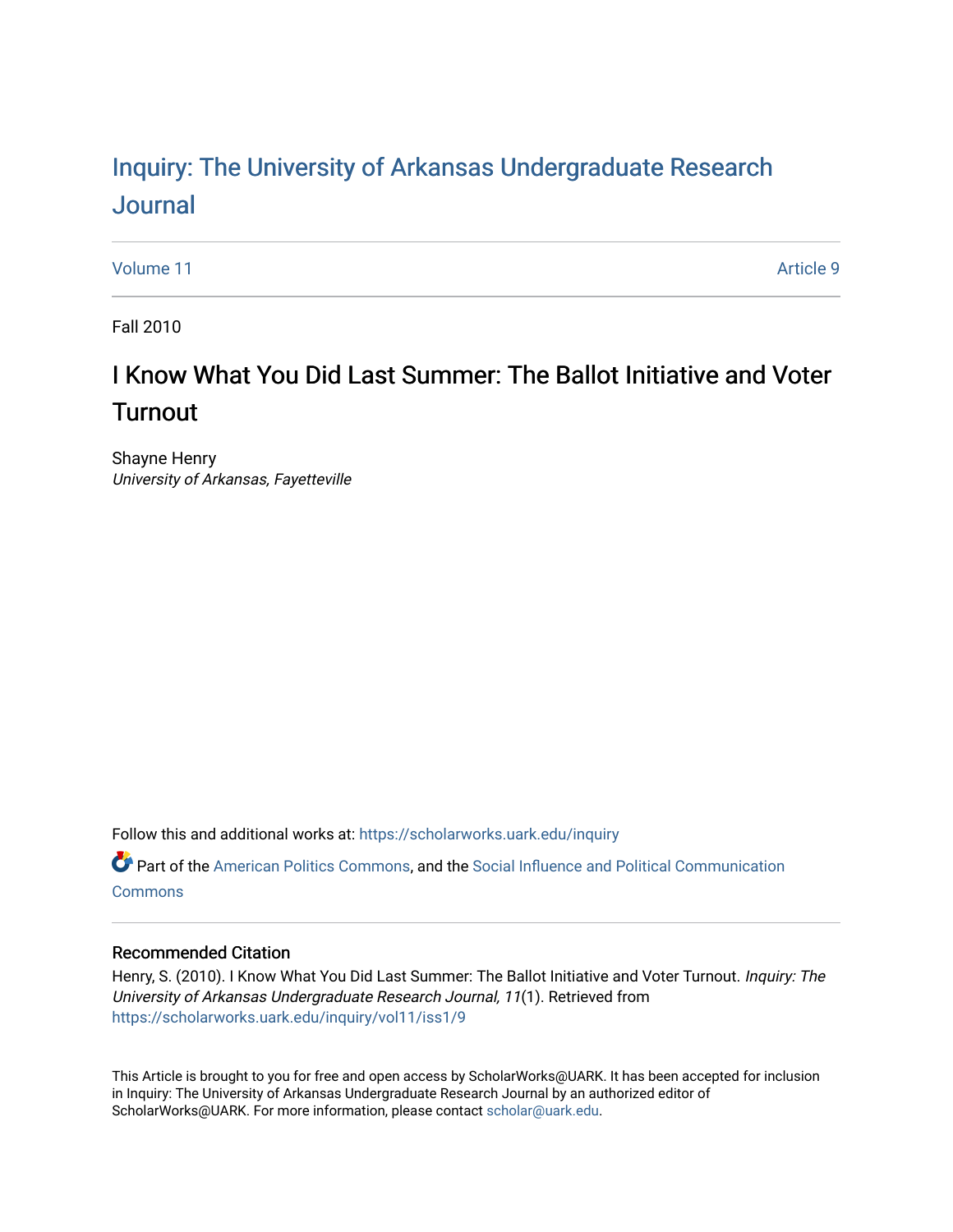# **I KNOW WHAT YOU DID LAST SUMMER: THE BALLOT INITIATIVE AND VOTER TURNOUT**

**By Shayne Henry**

**Department of Political Science**

# **Faculty Mentor: Janine Parry**

# **Department of Political Science**

**Abstract**

*"Know Thy Neighbor," a public interest group established in 2005, has grabbed headlines in recent years for making public (or threatening to make public) the names of hundreds of thousands of registered voters who signed petitions qualifying anti-gay rights measures for state general election ballots in Massachusetts, Florida, Arkansas, Oregon, and Washington. These names, together with the mailing addresses, birthdates, and dates of signature for each signer, have long been public information in most states, but never before have they been put into a format (i.e., searchable, online databases) making them easy to access and analyze. In this pilot project, I perform multivariate analysis on a random sample of 500 registered Arkansas voters to determine the relative role of petition signing (versus vote history and age) in spurring voter turnout. This unique dataset allows an analysis, at the level of the individual voter, of the effectiveness of a relatively new tactic in American politics: using ballot measures to stimulate turnout for up-ticket candidate races. In the current study, while there was a correlation between petition signing and voter turnout, at the level of multivariate analysis, petition signing did not appear to be associated with voter turnout. However, individuals who signed petitions tended to have strong voting histories and were more likely than non-signers to cast ballots in the 2008 general election. The results of this research add to the already robust literature analyzing voter turnout in US political elections.* 

#### **Introduction**

Research on voter turnout has traditionally focused on factors such as sex, age, race, education, economic classification, and other demographic traits (Verba and Nie 1972; Leighley and Nagler 1992; Rosenstone and Hansen 1993). The results of these studies demonstrate that higher levels of education and affluence correlate with increased levels of voter turnout and political interest. Further, older voters go to the voting booth on a more consistent basis than younger voters. Other research has looked at the effect of interaction with political institutions: voter mobilization strategies, party contact and identification, and previous voting history (Powell 1986; Blais and Carty 1990). Voters who have long histories of voting, strong connections to political institutions such as political parties or special interest groups, and high levels of contact in the months leading up to the election appear to vote in higher numbers. Some research has even looked at the role of initiatives in voter turnout, identifying which groups of voters are most influenced by the presence of a ballot initiative on a midterm or presidential ballot (Donovan, Tolbert, and Smith 2009). Little

research, however, has analyzed the effect of initiatives at the individual level.

#### **Literature Review**

Voter turnout in the United States is low. In fact, U.S. voter turnout, which is around 60% for presidential elections and 40% for midterm elections, is among the lowest in the industrialized world (Powell 1986). States have tried to address this problem with innovative voting techniques such as mail-in ballots, sameday voting registration, and Internet voting programs. While some of these tactics, such as mail-in ballots in Oregon, appear to be successful, many of them have had marginal effects or simply have not been implemented at all because of a fear of increased voter fraud (Southwell and Burchett 1997). As a result of low turnout rates, a considerable amount of research has been done to analyze voter mobilization and participation in the United States.

Green and Gerber (2005) point out that the study of voter turnout has progressed greatly in the past several decades. Early research measured the dependent variable (turnout itself) through voter surveys (Rosenstone and Hansen 1993). These surveys were often inaccurate, with many respondents being less than truthful about their voting habits. The independent variables, usually registration laws and campaign mobilization activities, were incorrectly considered exogenous. Modern research has moved away from voter surveys and has begun using actual voting records to measure the dependent variable (voter turnout). In an effort to more accurately determine causal relationships, researchers have started recognizing that registration laws and campaign mobilization tactics are often spurious and unrelated to the level of turnout. An example of this would be situations in which registration laws are relaxed in areas with already high turnout. Thus, information on voting behavior has been added to the already large body of research on factors influencing voter turnout.

## *Voter Turnout and Mobilization*

The likelihood of voters to actually cast ballots often relies principally on two overarching factors: socioeconomic conditions (and often intrinsically linked to this, demographics) and the presence of traditional campaign efforts targeting voter mobilization. Indeed, mobilization campaigns often target various voters differently based upon socioeconomic status.

Socioeconomic status and race are often interlinked, especially when it comes to voting trends. In fact, race has long been an established factor in voter turnout. While the voting gap between black and white voters in the United States had nearly evaporated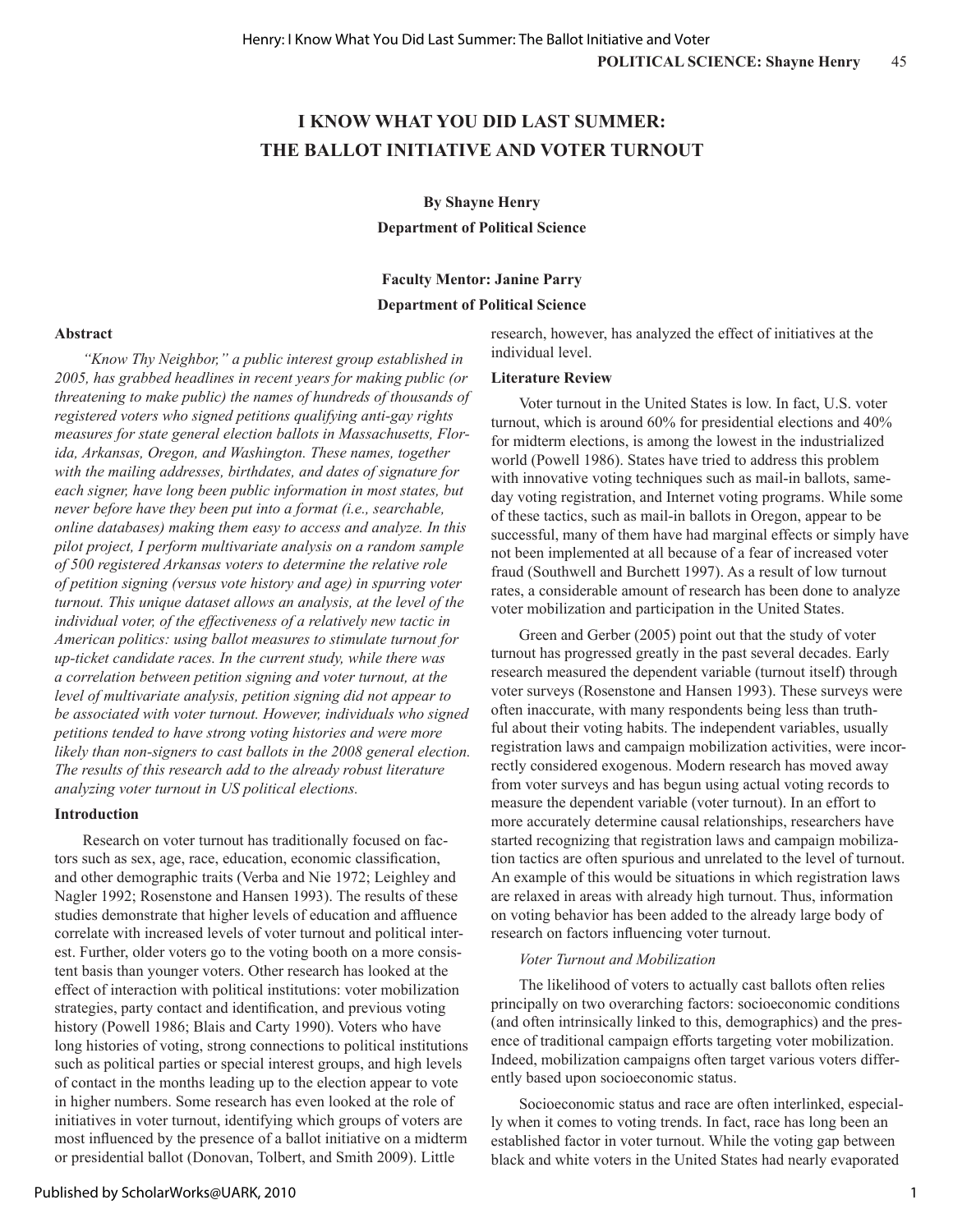# in presidential elections by the end of the  $20<sup>th</sup>$  century, the gap remains in other election cycles (Gaither and Newburger 2000).

Southwell and Pirch (2003) examined the differences in attitudes between black and white voters in the United States. Their study revealed that black voters respond to increased political cynicism and distrust with higher levels of voter turnout, while the opposite happens with white voters. Further, white voters are more highly affected by sentiments of decreased efficacy than are black voters. The results showed clear differences in voting behaviors along racial lines. Race as a factor in voting behavior is largely structural. One study found that precinct quality, including poll station accessibility and quantity, in low-income and minority communities was on average lower than precinct quality in more affluent and Caucasian communities. Further, the voting stations in minority communities suffered from lower visibility and other characteristics that generally coincide with lower levels of voter turnout (Barreto, Marks, and Woods 2004).

Along with race, a voter's level of education is one of the strongest characteristics contributing to voter participation.<sup>1</sup> A large body of research identifies education as a factor in voter turnout (Nie, Junn, and Sehlik-Barry 1996; Wolfinger and Rosenstone 1980). Individuals with higher levels of education tend to vote in larger numbers and self-identify as more interested in political issues than individuals with lower levels of education.<sup>2</sup>

Robert A. Jackson (1996) takes a much different approach to the issue of demographic variables, dealing with voter demographics and turnout separately. Jackson separates voter engagement into two stages: the initial obstacle of registration and the subsequent step of actual voting. According to Jackson, individual voter characteristics have a greater effect on the registration of voters, while campaign activity has more bearing on actually bringing them to the polls.

Lack of party identification, or at least a weak affiliation with a political party, has been shown to correlate with a lower propensity to vote (Campbell 1966). As voters increasingly disassociate with established political parties, or at least the two predominant Democrat and Republican American political parties, levels of voter disillusionment increase and voter turnout decreases (Patterson 2002; Belanger 2004). Candidates and interest groups are left trying to devise methods to reengage independent and dissatisfied voters. Studies suggest that independents respond positively, by turning out in higher numbers, to the increased presence of ballot initiatives during midterm and general elections. Further, independents are more engaged by the presence of ballot initiatives than

are voters with strong party identification (Magleby 1984; Donovan, Tolbert, and Smith 2009).

Lassen (2005) found that increased information resulted in higher voter turnout and demonstrated that voter information campaigns, especially at the district level, resulted in a higher likelihood of voter participation. For this reason, many states mail out flyers or pamphlets to registered voters before upcoming elections in order to inform them of issues that will appear on the ballot and to remind them to vote. In Denmark, where Lassen's study took place, the municipalities mail voter papers to every citizen before an election. The mailing serves as both a reminder to vote and as a form of authenticity that voters must bring to the polling sites.

Voter mobilization and contact have also been identified as factors in voter turnout. A study by Goldstein and Ridout (2002) reveals the relationship between voter contact and turnout but questions the trend of decreasing voter turnout over the past several decades. In this study, it was established that mobilization had not decreased over the years and voter contact targets had actually become more specific. If voter mobilization became less effective, it may have been because mobilization tactics tended to increasingly target those voters who were most likely to vote already, such as strong party supporters and activists (Huckfeldt and Sprague 1992). The problem with mobilization, Goldstein claims, is not the volume of contact but the individuals being contacted. While political parties often reach out only to registered voters from their party because of a fear of mobilizing individuals from the opposing party, it would appear that a more effective technique would be to identify and target independents and undecided voters, as research shows that these are the individuals most affected by voter contact and mobilization strategies (Niven 2004; Parry, et al. 2008).

Another explanation for decreasing turnout despite an increasing volume of voter contact may be that mobilization tactics are becoming less personal in order to increase the number of voters that are contacted. For example, campaigns may use more robocalls and mailers and fewer door-to-door canvassing efforts or attempts to engage individuals in public places. According to Green, Gerber, and Nickerson (2003), mounting evidence suggests that "the effectiveness of voter mobilization efforts depends on [a] personal touch."

## *Voter Turnout and Ballot Measures*

Existing research shows a clear correlation between the presence of a ballot measure and higher voter turnout during elections (Smith 2001; Lacey 2005). The ballot initiative has a long history

<sup>1</sup> It is important to note that levels of education often correlate with income and affluence, so these demographic characteristics have similar correlative effects with voter participation. This is not always the case, however. Some research has attempted to study the voting habits of cross-sectional voter subsets, such as highly educated low-income voters or high-income voters that have little education (Jackson 1993). Various factors, such as high-stimulus congressional races or amounts of funding may affect voters differently along more complex lines than just "rich/poor" and "educated/uneducated."

<sup>2</sup> Tenn (2005) draws upon a relative education model created by Nie, Junn, and Sehlik-Barry (1996) in order to explain why an increase in the absolute level of national education from decade to decade has not resulted in increases in absolute voter turnout. This study looks at education in relative terms, voter against voter, in order to reassert the existing positive correlation between levels of education and voter turnout.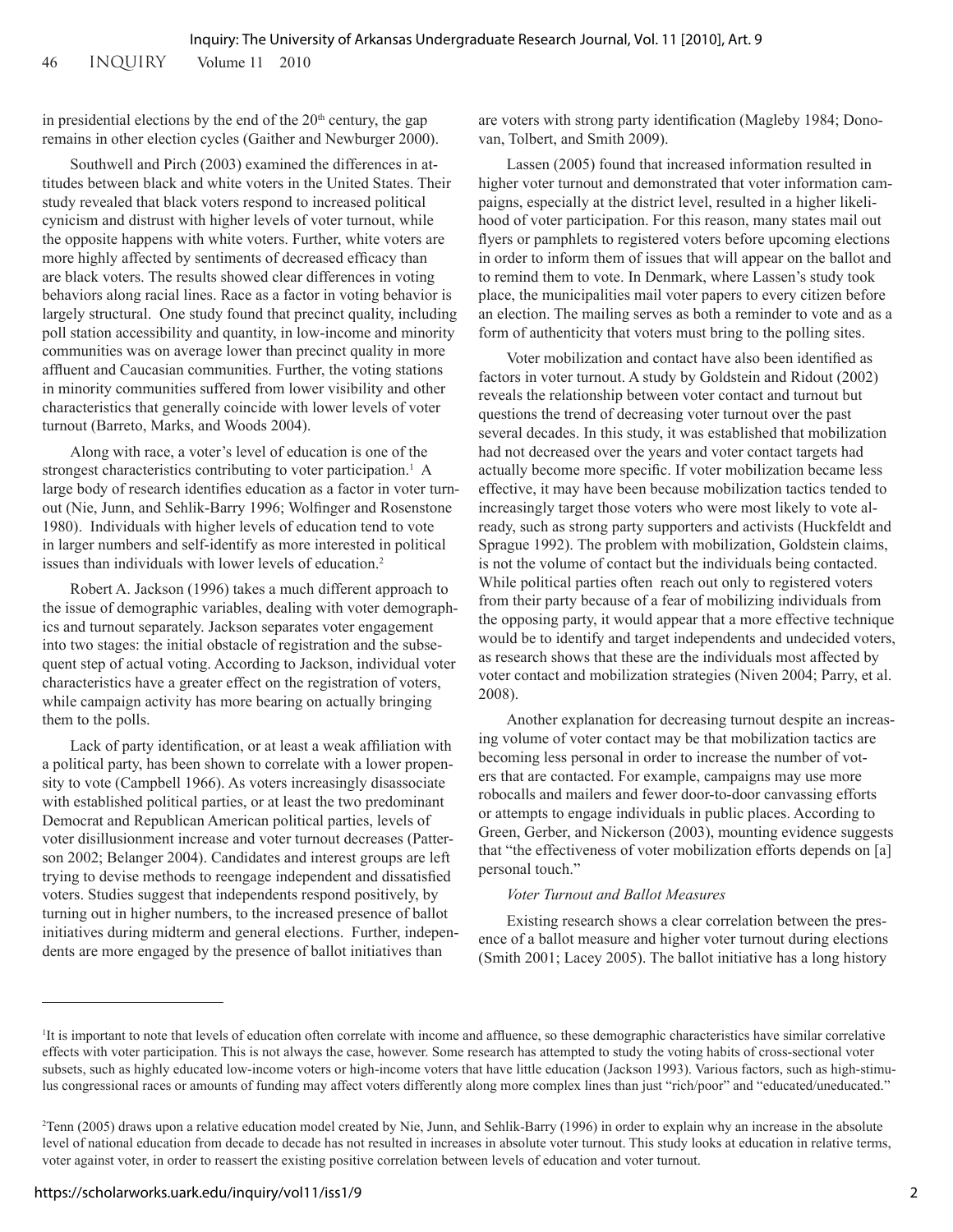but has consistently been an effective tool in mobilizing voters.<sup>3</sup> This fact may be due to several reasons, such as higher issue saliency, increased campaign spending, and the so-called "educative" effect.

The ballot initiative is a Progressive Era tool of direct democracy. The Progressive movement was marked by an attempt to check the authority of political institutions by putting power in the hands of the people (Price 1975). Donovan and Bowler (1998) conclude that initiatives change the policy-making landscape by providing a conduit through which groups can influence policy making in an avenue other than the legislature.<sup>4</sup> Further, early reformers recognized that the result of increased direct democracy was a more engaged citizenry (Key and Crouch 1939). A more engaged citizenry, the Progressives argued, was one that would hold political institutions more accountable. In fact, the very threat of an initiative might often be enough to move a legislature to action (Gerber 1998).

States that use the initiative process with more regularity appear to have higher voter turnout than states that do not often use the process of direct democracy or do not have initiatives available to voters (Smith 2001; Lacey 2005). The reason for this effect is that the presence of a ballot initiative results in higher campaign spending and more media coverage.<sup>5</sup> Increased campaign spending and media coverage result in greater visibility for upcoming elections, as well as energized political bases. By definition, initiatives are usually voter initiated and thus typically include issues that are closer to the interest  $6$  of the voters. This increase in policy salience, because of increased visibility and public interest, results in increased voter participation (Mendelsohn and Cutler 2000; Smith 2001; Bowler and Donovan 2002; Smith 2002; Matsusaka

2004).

Further, it is believed that direct democracy results in an "educative effect," in which people learn about and become more highly involved in the political process (Smith and Tolbert 2004). The goal of the Progressive Era reformers who created the initiative in the early  $20<sup>th</sup>$  century was to bring political control closer to the people.7 Recent research, however, has shown that some effects of direct democracy, specifically increased turnout due to voter contact, do not continue for long periods of time, as voters who are engaged in the direct democratic process of a single initiative or a single election do not appear to continue at the same levels of engagement in future elections (Yalch 1976). This finding is in contrast with those of other studies that show pre-election contact, such as phone surveys or interviews, do have a continuing effect, perhaps due to increased levels of voter self-awareness (Kraut and McConahay 1973). It would appear, then, that there is no consensus among researchers regarding whether the educative effect of initiatives lingers beyond a single election or simply has a short-term discrete effect on voter turnout.

Both major American political parties, Democrat and Republican, have relied on the assumption that ballot initiatives may have an effect on partisan voter turnout or candidate perception, which is one reason Democrats have pushed for minimum wage initiatives and Republicans have supported the inclusion of anti-gay marriage propositions on ballots. Research seems to support this assumption. For example, the presence of state marriage initiatives in the 2004 election coincided with higher levels of saliency for marriage as an issue in analyzing presidential candidates (Nicholson 2005; Donovan, Tolbert, and Smith 2009). Gay marriage bans have been attributed to the large evangelical turnout in the

<sup>&</sup>lt;sup>3</sup> Some political scientists hold a more critical view of direct democracy and the initiative process. Many, including Matsusaka (2004), feel that many ballot measures are decided by voters who simply are not prepared to make informed decisions at the ballot box. Bowler and Donovan (2004), although not necessarily opponents of the initiative, point out that voter knowledge regarding initiative issues often comes from limited sources, namely television media and campaign commercials. This lack of knowledge leaves voters open to deception and manipulation on the part of interest groups. Lack of voter competence, critics argue, raises concerns about the integrity of the direct legislation process (Magleby 1984).

<sup>4</sup> Indeed, more than just the policy landscape may be changed by the presence of an initiative on a ballot. Research suggests that the use of the initiative by states results in an ideological shift in policy from policies made by states without the initiative. Specifically, initiative states tend to enact more conservative and socially restrictive policies than states without the initiative, especially on the issue of abortion (Gerber 1999; Bowler and Donovan 2004).

<sup>&</sup>lt;sup>5</sup> Money may be a more important part of this equation than previously realized. Studies show that there is a strong shift in influence towards wealthy individuals and groups who can raise the most campaign funds for their side of the initiative. David Broder (2000) asserts that the initiative process at the state level has been an experience of wealthy individuals and interest groups manipulating the process for their own purposes. It is interesting to note, though, that while wealthy individuals or interest groups are in the position to best enact policy by creating an initiative and heavily funding it, money actually has its largest effect when spent against an initiative (Gerber 1999).

<sup>6</sup> Initiatives also tend to result in policies that are antagonistic towards the minority (Gamble 1997; Schrag 1998).

<sup>7</sup>Contrary to the goal of progressivism, initiatives provide a rich opportunity for interest groups to influence the policy making process, a concept known as the group theory of government. An organized minority can gain favor and political power over the unorganized majority by using tools such as the initiative (Truman 1951; Posner 1974). Such actions might hinder majority outcomes in democracies.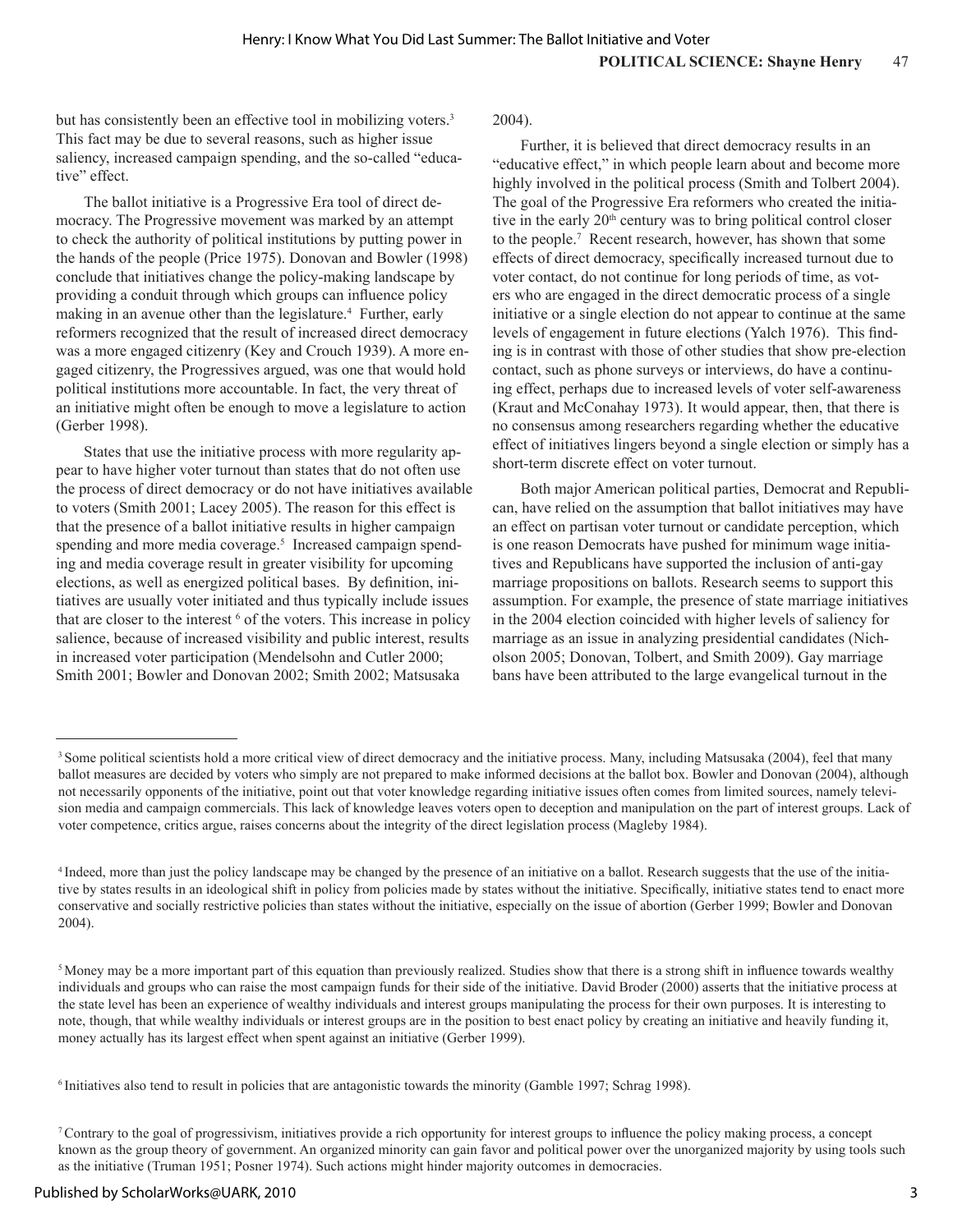2004 election that pushed George W. Bush over the edge in the presidential race.<sup>8</sup> Because of empirical examples such as this, politicians hoping for higher turnout among supporters often connect their campaign platforms to state ballot initiatives in order to engage the citizenry (Chavez 1998; Kousser and McCubbins 2005).

Ultimately, research suggests that the presence of an initiative does result in higher voter turnout.<sup>9</sup> In fact, according to a study by Tolbert, Grummel, and Smith (2001), during the 1990s the turnout rates in initiative states were 7% to 9% higher than the turnout rates in non-initiative states during midterm elections and 3% to 4.5% higher during presidential elections.

#### *Gay and Lesbian Adoption in Arkansas*

The issue of gay and lesbian adoption and foster care has had a storied history in Arkansas over the past decade. Conservatives in the state have been trying for years to address two related issues, gay adoption and gay foster parenting. From the late 1990s to 2008, there was a bureaucratic, judicial, and political struggle to remove homosexual individuals from these areas of parenting. In 1999, the Arkansas Child Welfare Agency Review Board decided to bar homosexuals from becoming foster parents in the State of Arkansas.10 Four homosexual Arkansans challenged the constitutionality of the policy in a lawsuit against the Review Board, arguing that it violated their rights to privacy and equal protection guaranteed by the Arkansas and US constitutions (Shurley 2002). The case was caught for years in pretrial procedures before eventually being heard by the Arkansas Supreme Court, which, seven years later, unanimously struck down the anti-gay foster care policy. According to Lambda Legal, the Court found that "the evidence overwhelmingly showed that there was no rational relationship between [the blanket exclusion of gay and lesbian foster parents] and the health, safety and welfare of foster children."

In 2005, before the Arkansas Supreme Court's ruling on the Review Board's ban on homosexual foster parents, the Department of Human Services also adopted a ban on putting children in foster homes with a homosexual adult. The Department of Human Services later lifted this administrative ban in 2008, shortly before gay adoption and foster care were outlawed through a ballot initiative.

On the legislative front, conservatives attempted in 2001 to pass legislation in the Arkansas General Assembly banning gay adoption in the state. House Bill 1026 narrowly failed to make it out of committee, with nine votes in favor of recommending the bill and 10 against it (Rowett 2001). Proponents cited a 1989 psychological study that claimed children in gay households were more likely to engage in incest with their parents and become gay themselves. Opponents pointed out that the psychologist who had conducted the research was later kicked out of the American Psychological Association for his research practices. In 2007, another attempt was made to ban gay adoption in the state legislature. Senator Shawn Womack (R- Mountain Home) was the sponsor of the bill in the Senate, where the bill passed 20-7. An interesting exchange occurred on the floor of the Senate between Womack and opposing senators. At one point, while questioning the extent to which the state would go to determine the sexuality of prospective foster and adoption parents, Senator Jim Argue (D- Little Rock) asked Womack, "Are you gay?" Senator Womack responded that he was a "proud heterosexual." When asked if he could prove this assertion, Senator Womack said that he certainly could, but not in mixed company (Kellams 2007). Despite the colorful debate and the passage of the bill in the Senate, questions about the bill's constitutionality by Governor Beebe resulted in the bill's failure in the House.

As a result of these legislative and judicial failures, the conservative political action group, the Arkansas Family Council, filed a proposal to place an initiative banning gay adoption on the ballot.<sup>11</sup> Attorney General Dustin McDaniel denied the wording of the initiative because it included statements of value instead of statements of policy. An article in the Arkansas Democrat-Gazette on October 5, 2007, explains that, after the wording was adjusted, the initiative was approved for the qualifying stage.

In accordance with Amendment 7 of the Arkansas Constitution, initiative sponsors had to collect signatures totaling 8% of the number of votes cast in the previous gubernatorial election, in this

<sup>8</sup>Examples such as this have led critics to argue that initiatives open the policy-making process to uninformed voters who are easily influenced by deceptive campaign information and could even be convinced to cast a vote against their own interests. A great deal of research has analyzed the allocation of resources by interest groups and political parties in order to influence voters to cast a ballot in favor of a group's agenda (Stigler 1971; Peltzman 1976; Becker 1983).

<sup>9</sup> While turnout may be higher, there may be ballot dropoff (leaving ballot questions blank down ticket) due to voter fatigue. In one survey, one-third of California voters polled in 1989 indicated that the more measures that were listed on a ballot, the more discouraged voters felt about casting their vote (Darcy and McAllister 1990). In another study, Bowler, Donovan, and Happ (1992) recognized the existence of voter fatigue while also pointing out that initiatives raise the level of information in an election as the initiative process requires sustained attention on the part of activists.

<sup>&</sup>lt;sup>10</sup> In what would become an interesting precursor to the initiative collateral effect on the ability of some heterosexuals to adopt children as a result of the language of the anti-gay policy, the policy of the Review Board (Rule 200.3 Section 2) also "prohibits people with a homosexual adult member of their households from becoming foster parents (Shurley 2002)."

<sup>&</sup>lt;sup>11</sup> The Arkansas Family Council is a conservative education and research group that performs advocacy work that "promotes family values." The Council works closely with Focus on the Family, a national anti-gay Christian organization that has supported gay marriage bans and similar gay adoption bands across the United States.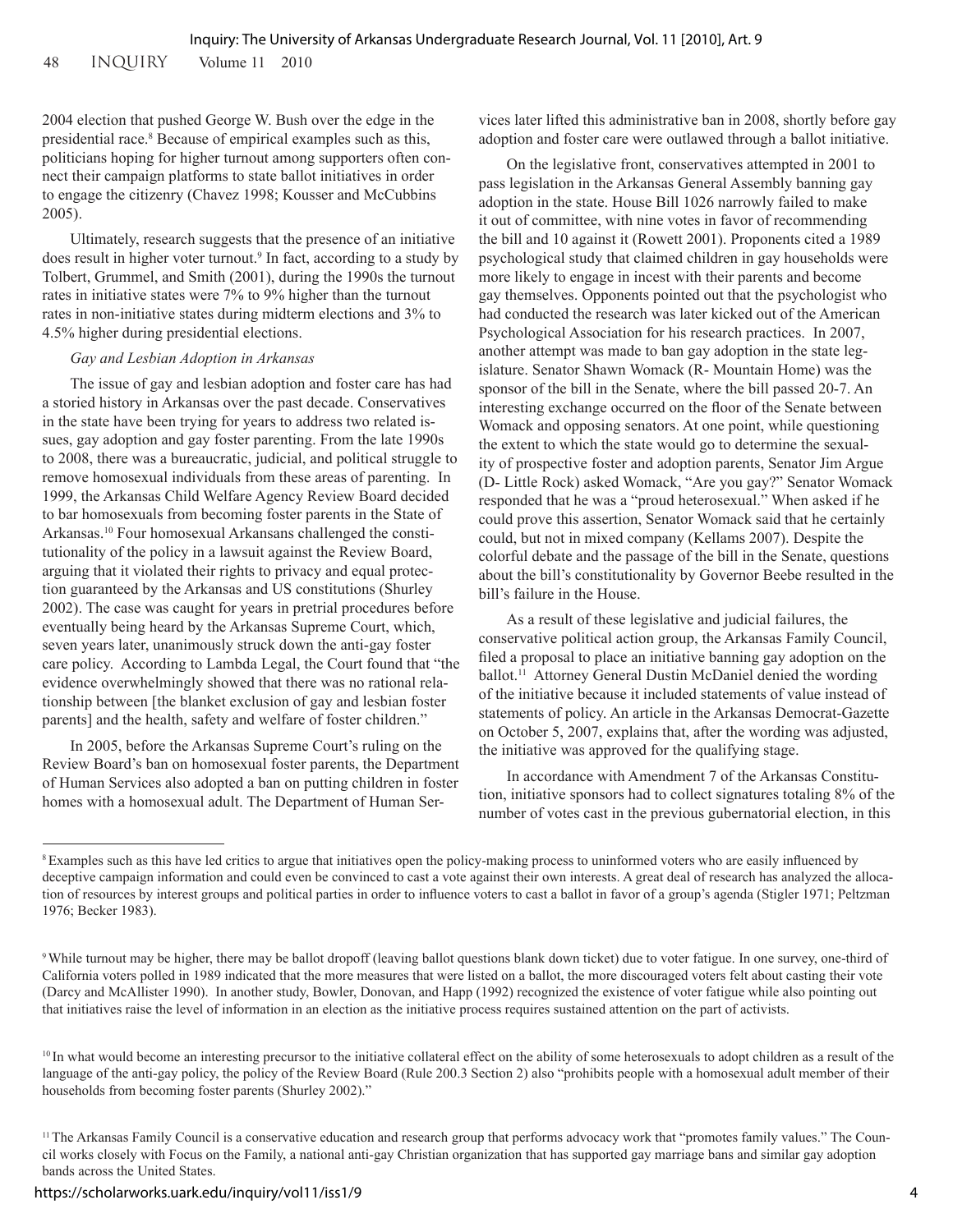case 61,974 signatures, in order to place the initiative on the ballot. The Unmarried Couple Adoption Ban faced heavy opposition from various groups, including Arkansas Families First and Arkansas Advocates for Children and Families. The Arkansas Family Council originally submitted 65,899 signatures but fell short of the requirement after many signatures were thrown out during the validation process. Proponents of the initiative were given the standard 30 days to submit the needed signatures. On August 21, 2008, the group submitted additional signatures, now totaling approximately 84,000, easily meeting the requirement to place the initiative on the November ballot.

The Unmarried Couple Adoption Ban appeared on the November 2008 Arkansas state ballot as Initiative Act 1. The citizeninitiated state initiative passed with 57% of the vote (Arkansas Elections Division). The Arkansas News Bureau reported that the new statute banned all cohabitating couples who were not legally married from adopting or providing foster care for children. The proposed law was intended to apply specifically to same-sex couples but also affected all otherwise qualified couples who were cohabitating outside of marriage (Division for Children and Family Services).

After the passage of the initiative, an organization called Know Thy Neighbor (KTN) endeavored to expose the supporters of the Unmarried Couple Adoption Ban by publishing their names and signatures online. KnowThyNeighbor.org is a grassroots lesbian, gay, bisexual, and transgender (LGBT) advocacy website that uses the Internet to provide a publicly accessible database of every individual that signs an anti-gay initiative for state ballots. Started in 2005, KnowThyNeighbor.org has now added the names and personal information, all of which is already public information<sup>12</sup>, of signatories to anti-gay initiatives in Arkansas, Florida, and Massachusetts.<sup>13</sup> KTN intended to include the signatures of petition signers for an anti-gay initiative in Oregon as well. However, the initiative failed to collect enough signatures to qualify, so the names were not posted on the KTN website. KTN operates under the belief that "citizens who sponsor an amendment to take people's rights should never be allowed to do so under the cover of darkness" (KnowThyNeighbor.org). As part of this mission, on April 28, 2009, KTN posted the names and addresses of the individuals who signed the Arkansas Initiative Act 1 Petition, which is public information in the State of Arkansas. Although many Arkansans decried KTN's actions as "intimidation" aimed at stifling the democratic discourse, the Secretary of State maintained that KTN's actions were within the parameters of petition and privacy laws (Wickline 2009).

For the first time, access to this data allows political scientists to study the voting behavior of initiative petition signers. Any attempt to do so in the past was clouded by the inherent limitations of self-reporting: individuals are more likely to be dishonest about controversial issues such as signing anti-gay petitions. The KTN website data allow an analysis of the relationships between petitions, initiatives, and voter turnout in a more objective manner.

# **Methodology**

## *Hypotheses*

I expected to find that engagement in the initiative petition process, specifically the act of signing the Arkansas Initiative Act 1 petition, would have a strong relationship with voter turnout. In other words, registered voters who signed the initiative petition and were thus engaged in that electoral cycle would have been more likely to vote in the November 4, 2008, election than the general population of registered voters. This finding would have been in agreement with existing research that shows that exposure to ballot issues and candidates, as well as voter contact, has a positive effect on one's propensity to vote (Goldstein and Ridout 2002; Lassen 2005). As voters are contacted and informed about an issue on the ballot, they are then engaged in the political process. This engagement includes a greater awareness and understanding of political coverage in the media and a sentiment of personal connection to a ballot issue. The initiative process takes citizens and makes them political actors who are involved in the process of the initiative's passage.

Further, I expected to find that this relationship was similar in strength to the well-documented connection between demographic characteristics (in this study, age, gender, and vote history) and voter turnout (Barreto, Marks, and Woods 2004; Southwell and Pirch 2003). I proceeded to test the following hypotheses:

 $H<sub>1</sub>$  Petition signers will be more likely to vote in the 2008 general election than non-signers.

**H**<sub>2</sub> Petition signing will have a relative contribution to voter turnout that is similar to the major demographic characteristics studied in existing literature (age, gender, and vote history).

## *Variables and Data*

The dependent variable for this study was voter turnout in the November 2008 election, in which Initiative Act 1 (the Unmarried Couple Adoption Ban) appeared. The source of data for the dependent variable was the list of voters who cast ballots in the November 4, 2008, presidential election in the State of Arkansas. This information can also be attained from the Secretary of State's office. The unit of analysis for this study was the individual.

The independent variables considered were the traditional demographic variables including age and voting history, along with the central independent variable for the study, the act of having signed the petition for Arkansas Initiative Act 1. These variables were included in the voter registration lists held by the state. Unfortunately, other traditional demographic characteristics (race, income, education, etc.) were not known, as they were not recorded in the voter registration files. The list of registered voters in the State of Arkansas obtained from Secretary of State Charlie Daniels's office is a dynamic list, updated continually as more voters register. This study required a static list, however, current as

<sup>&</sup>lt;sup>12</sup> This information is public in the State of Arkansas according to the Arkansas Freedom of Information Act (FOIA), also known as Act 93 of 1967.

<sup>&</sup>lt;sup>13</sup> Yardley reports that KTN has also attempted to publish the information of voters who signed the unsuccessful anti-gay referendum in Washington State. A lower court ordered the Secretary of State not to disclose the sensitive private information of signers, though this decision was overturned by a Circuit court and then restored by the United States Supreme Court (Biskupic 2010).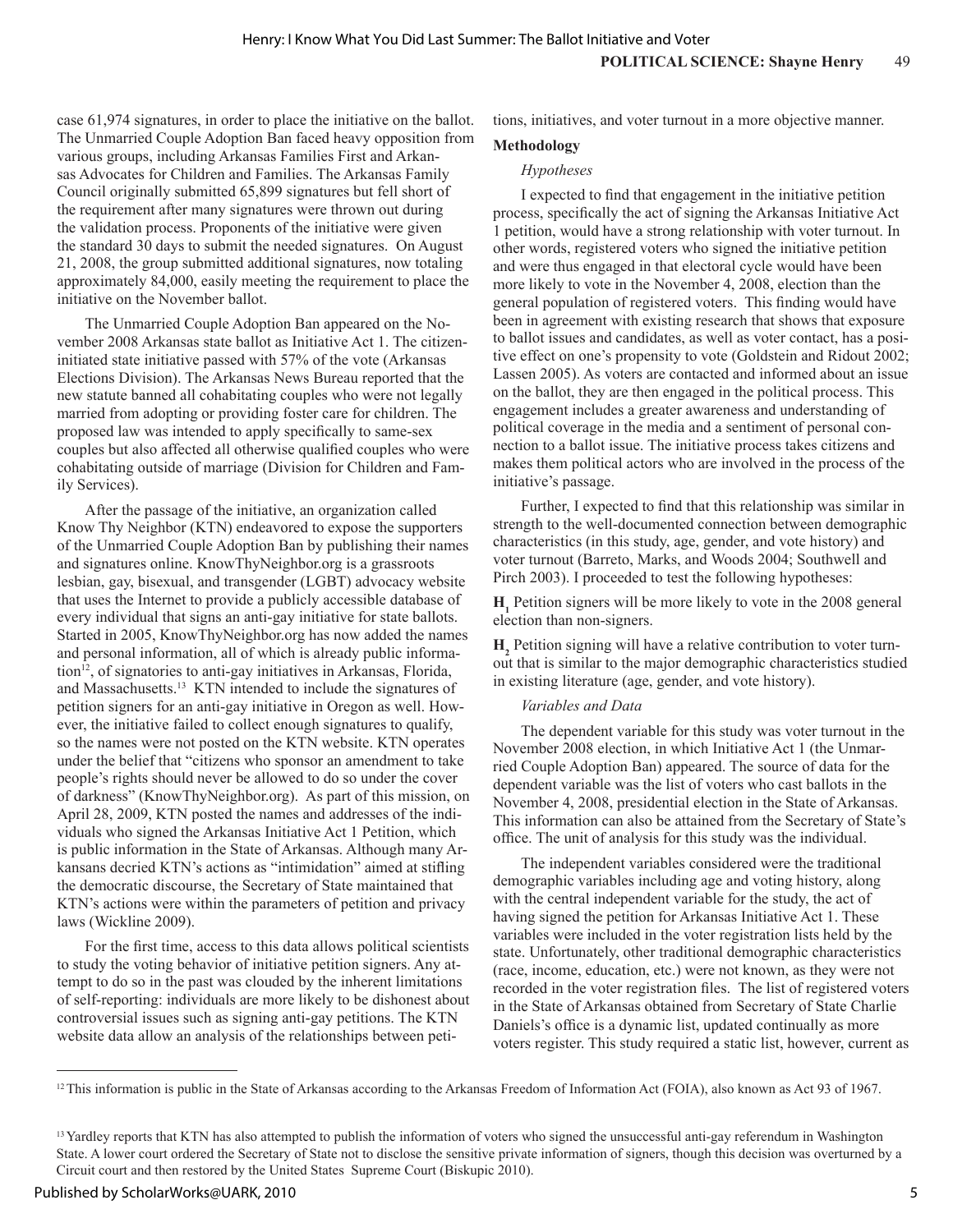of October 6, 2008 (the last day that voters could register in order to vote in the November 4, 2008, elections according to Arkansas state law). For this reason, the list of registered voters from the Secretary of State was manually reduced to only those voters registered by the requisite date.

This study took a small point of departure in dealing with vote history. I examined both a "blunt" and a "nuanced" measurement of previous voter participation. The "blunt" vote history variable was calculated based upon participation in the 2006 election. The "nuanced" vote history measurement was a summative index of participation in the 2000, 2002, 2004, and 2006 elections. Participating in each election assigned a voter one point which, depending on the number of elections in which the voter participated, combined to designate the individual's vote history strength as 0, 1, 2, 3, or 4.14 Age was calculated using the date of the 2008 election (November 4, 2008) and subtracting the date of birth of the registered voter. The central independent variable, the act of signing the petition, was derived from the KnowThyNeighbor. org database of individuals who had signed the petition to place Arkansas Initiative Act 1 on the 2008 general election ballot.

## *The Process*

Using a random number generator, a random sample of 500 registered voters in 2008 was drawn from the list, provided by the Arkansas Secretary of State's office, of 1,364,832 registered Arkansas voters in the fall of 2008.15 These names were then manually compared to the list of Initiative Act 1 petition signers on the KTN database. The KTN website allows users to type in the first and last names of any individual to see if he or she signed the petition.16 Individuals were then coded as either having signed the petition (1) or not having signed the petition (0). Finally, the names of the randomly drawn registered voters were compared to the state voting records for the November 4, 2008 election to identify whether the individual had (1) or had not (0) voted in the election. In addition, individual demographic characteristics of age and vote history, provided by the voter registration lists, were documented.

The final data set of 500 registered Arkansas voters was then analyzed using logistic regression. The relative strength of the relationship between petition signing and voter turnout was then compared with the relative strength of the relationship between the available demographic variables and voter turnout.

#### **Results**

#### *Descriptive Findings*

Of the 500 randomly picked registered voters in Arkansas, 30 voters had signed the petition to place Initiative Act 1 on the 2008 ballot. One voter was coded as "unknown" due to an error in the Know Thy Neighbor database. This number represents 6% of the total sample. It is not considered low, as the threshold to qualify an initiative for the ballot is 8% of voters.

The sample was composed of 247 registered female voters and 236 registered male voters; the gender of 17 individuals was not coded. The sample of voters ranged in age from 18 to 95 years, with an average age of 49.5. Of this sample, 255 had voted in the 2000 election, 234 had voted in the 2002 election, 345 had voted in the 2004 election, and 280 had voted in the 2006 election.17 In addition, 390, or 78%, of the sampled voters had voted in the 2008 election. When the nuanced approach to vote history was calculated, the average voter received a vote history of 2.51, indicating that the average voter had taken part in just over two general elections since 2000.

Of the 30 petition signers, 22 of them (73.3%) were Sunday or Wednesday signers listing addresses with non-sequential house numbers, ruling out neighborhood canvassing as the technique that secured their signature. Three individuals were coded as "unknown" due to missing copies of their original signature and date of signing. While the issue of "Sunday and Wednesday signers" was not the focus of this study, it may be worth future exploration. It is clear, not just from the list of petition signers but also from the public statements of Initiative Act 1's supporters, that proponents targeted Christian voters as their base of support in qualifying the initiative.18 This high proportion of Sunday and Wednesday signers in this study lends evidence to the claim that anti-gay initiatives are largely "Christian" initiatives and further suggests that faith communities continue to be strongly engaged in the political process, especially when it comes to issues of social significance.

There was a significant difference in voter turnout between signers and non-signers, with 93.3% of the signers voting in the election as contrasted with 77.7 of the non-signers  $(X2 = 4.31, df =$ 1, p<.05). Viewed from another perspective, petition signers were

<sup>16</sup> KTN links these names digitally to the original petition signatures.

<sup>&</sup>lt;sup>14</sup> The handful of 2008 registered voters who were too young to have voted in 2006 was coded as ineligible. Additionally, county clerks in Arkansas do not operate uniformly in recording voters' registration dates. For this reason, some individuals voted in elections predating their "registration date," most likely because they re-registered to vote and the new date was not reported to the state.

<sup>&</sup>lt;sup>15</sup> There were 6,692 cases on the SOS-provided dataset in which voters had registered after the cut-off for the 2008 general election, making them ineligible to vote that year. These voters were removed from the pool before the 500 random voters were drawn for this study.

<sup>&</sup>lt;sup>17</sup> Fifty-seven voters were declared "ineligible" to vote as of the 2006 election. Many of these individuals had been too young to vote in the 2006 and previous elections or had registered after the qualifying date. As the practice of declaring sampled individuals as "ineligible" was extended to the 2004, 2002, and 2000 elections, the data continued to shift. For the purpose of this study, and to maintain a sizeable sample, "ineligibility" was only calculated for the 2006 election.

<sup>&</sup>lt;sup>18</sup>Andrew DeMillo of the Associated Press reports on public comments by Jerry Cox, president of the Arkansas Family Council, which sponsored Initiative Act No. 1, in which he stated that churches would be a key canvassing ground for the necessary signatures to qualify the initiative.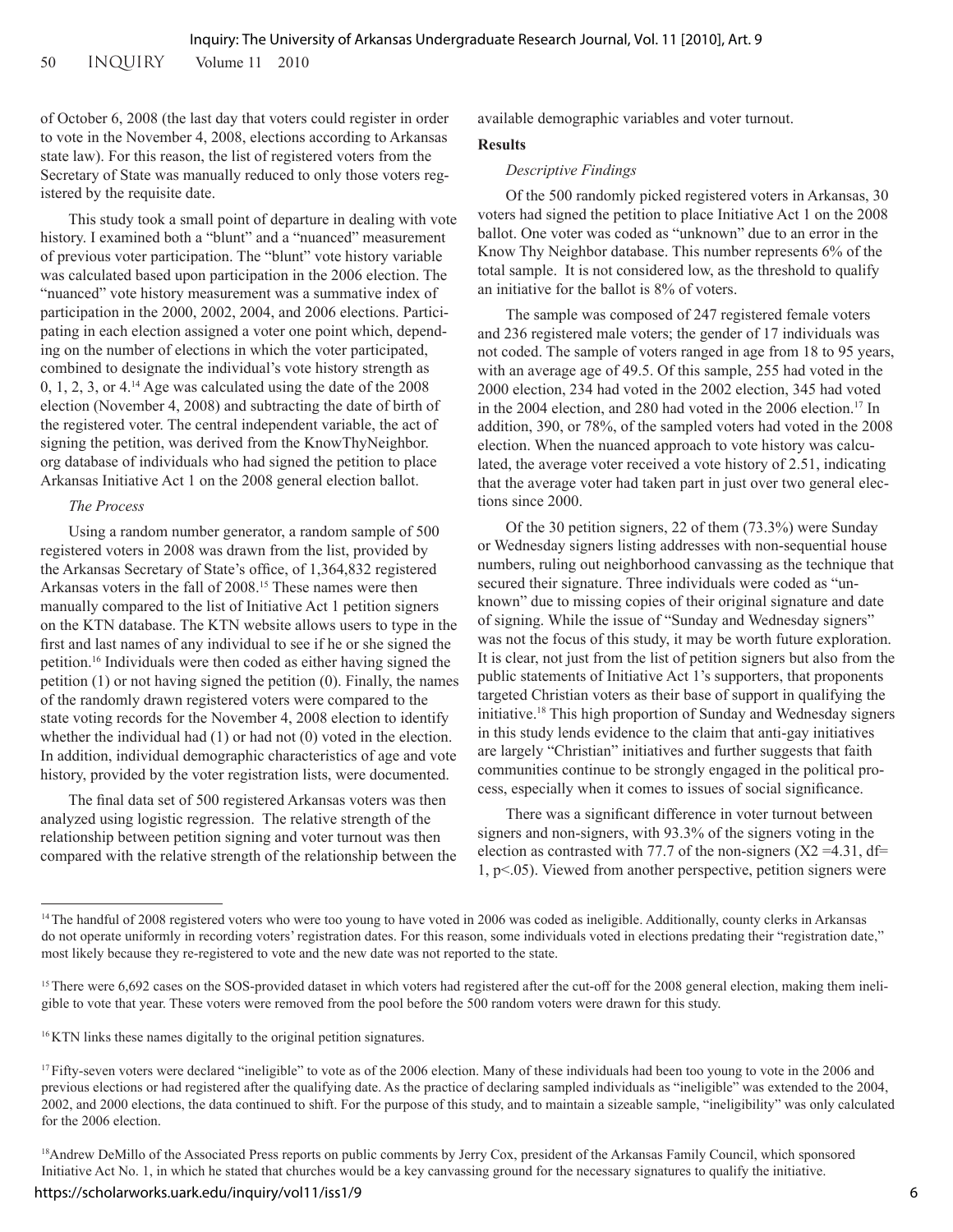15 times more likely to vote than not to vote, while non-signers were only three times more likely to take part in the election than to stay home.

#### *Bivariate Analysis*

Table 1 shows the strength of the correlation between each individual variable and voter participation in the 2008 general election. There were statistically significant positive correlations between signing and voting in the 2008 election and between vote history (both blunt and nuanced) and voting in the 2008 election. There were no significant correlations between either age or gender and voting in the 2008 election.

Both blunt and nuanced measurements of vote history were significantly correlated with signing (respectively, Kendall's tau\_b  $=$  .122, p = .005; Kendall's tau  $b = .103$ , p = .015). Thus voting history and petition signing were closely linked in the sampled voters.

| <b>Table 1.</b> Correlation and significance of the correlation between the |  |
|-----------------------------------------------------------------------------|--|
| variables of the study and voting in the 2008 general election.             |  |

| Variable              |                 | 2008 General<br><b>Election</b> |
|-----------------------|-----------------|---------------------------------|
| Signed                | Kendall's tau b | $.093*$                         |
|                       | Significance    | 0.019                           |
| Vote History- Blunt   | Kendall's tau b | $.368**$                        |
|                       | Significance    | $\Omega$                        |
| Vote History- Nuanced | Kendall's tau b | $.322$ **                       |
|                       | Significance    | $\Omega$                        |
| Age                   | Kendall's tau b | $-0.042$                        |
|                       | Significance    | 0.177                           |
| Male                  | Kendall's tau b | $-0.017$                        |
|                       | Significance    | 0.354                           |

 $N = 500$ 

\*\* Correlation significant at 0.01 level (1-tailed).

\* Correlation significant at 0.05 level (1-tailed).

## *Multivariate Analysis*

Table 2 shows the logistic regression estimates for our model of voting behavior in the 2008 general election when using the blunt approach to vote history. Only two variables had a significant relationship (at a threshold of alpha = .05) with voter turnout in the 2008 election: age and vote history. In line with existing literature, vote history was the strongest predictor of voting behavior in the 2008 general election. Petition signing did not appear to contribute significantly to voter turnout. While signing and turnout were correlated at the simple bivariate level, controlling for vote history in the multivariate analysis made clear that turnout and petition signing only appeared to be related because they were both strongly related to the same variable (vote history).

Table 3 also shows the same relationships using the nuanced approach to vote history as opposed to the blunt approach used in

Table 2. There are interesting differences between the two calculations. Petition signing moves closer to a level of statistical significance when vote history is measured in a more nuanced manner. **Table 2.** Relative significance of variables in determining voter turnout in 2008

General Election in Arkansas, logistic regression estimates (blunt measure of vote history.)

| Variable                                     | Hypothesized<br>Direction  | Coefficient                 | Standard<br>Error       | Significance                   |
|----------------------------------------------|----------------------------|-----------------------------|-------------------------|--------------------------------|
| <b>Baseline</b><br>Probability<br>Signers    | $^{+}$                     | 1.056                       | 0.778                   | 0.175                          |
| Voter History<br><b>Blunt</b><br>Age<br>Male | $^{+}$<br>$^{+}$<br>$^{+}$ | 1.97<br>$-0.015$<br>$-.054$ | 0.271<br>0.008<br>0.248 | $0.000**$<br>$0.040*$<br>0.829 |

\*\*. Significant at the 0.01 level (1-tailed).

\*. Significant at the 0.05 level (1-tailed).

 $N = 427$ 

In other words, when vote history is defined in more conservative terms with a wider sample (the previous four elections as opposed to only the 2006 election), the relationship between signing and voting begins to move toward a point of significance. This is, perhaps, a more accurate way of determining the actual strength of a voter's history of electoral participation, especially in Arkansas, where the 2006 election drew more voters than would normally participate in a non-presidential election year because, for the first time in decades, the gubernatorial race did not include an incumbent.19

**Table 3.** Relative significance of variables in determining voter turnout in 2008 General Election in Arkansas, logistic regression estimates (nuanced measure of vote history.)

| Variable        | Hypothesized<br>Direction | Coefficient | Standard<br>Error | Significance |
|-----------------|---------------------------|-------------|-------------------|--------------|
| <b>Baseline</b> |                           |             |                   |              |
| Probability     |                           |             |                   |              |
| Signers         | $^{+}$                    | 1.253       | 0.777             | 0.107        |
| Voter History   |                           |             |                   |              |
| Nuanced         | $^{+}$                    | 0.656       | 0.097             | $0.000**$    |
| Age             | $^{+}$                    | $-0.018$    | 0.007             | $0.016*$     |
| Male            | $^{+}$                    | 0.053       | 0.245             | 0.829        |
|                 |                           |             |                   |              |

\*\*. Significant at the 0.01 level (1-tailed).

\*. Significant at the 0.05 level (1-tailed).

 $N = 427$ 

The relationship between age and voter turnout in the 2008 general election is particularly interesting because of its direction. Of the voters sampled in this study, younger individuals were more likely to vote than older individuals, creating a negative relationship between age and voter participation. Generally, age tends to have a positive effect on voter turnout (Wolfinger and Rosenstone 1980). Increased participation among older voters is explained as part of the "life-cycle" model, in which older voters are more integrated and invested in the community, while younger voters

<sup>19</sup>The 2006 election was the first in 28 years to have an open election for governor in Arkansas (Blomeley 2006). Our vote history data appear to validate this claim of inflated turnout, as 2006 had an unusually high number of voters for a midterm election, at least among the 500 sampled voters.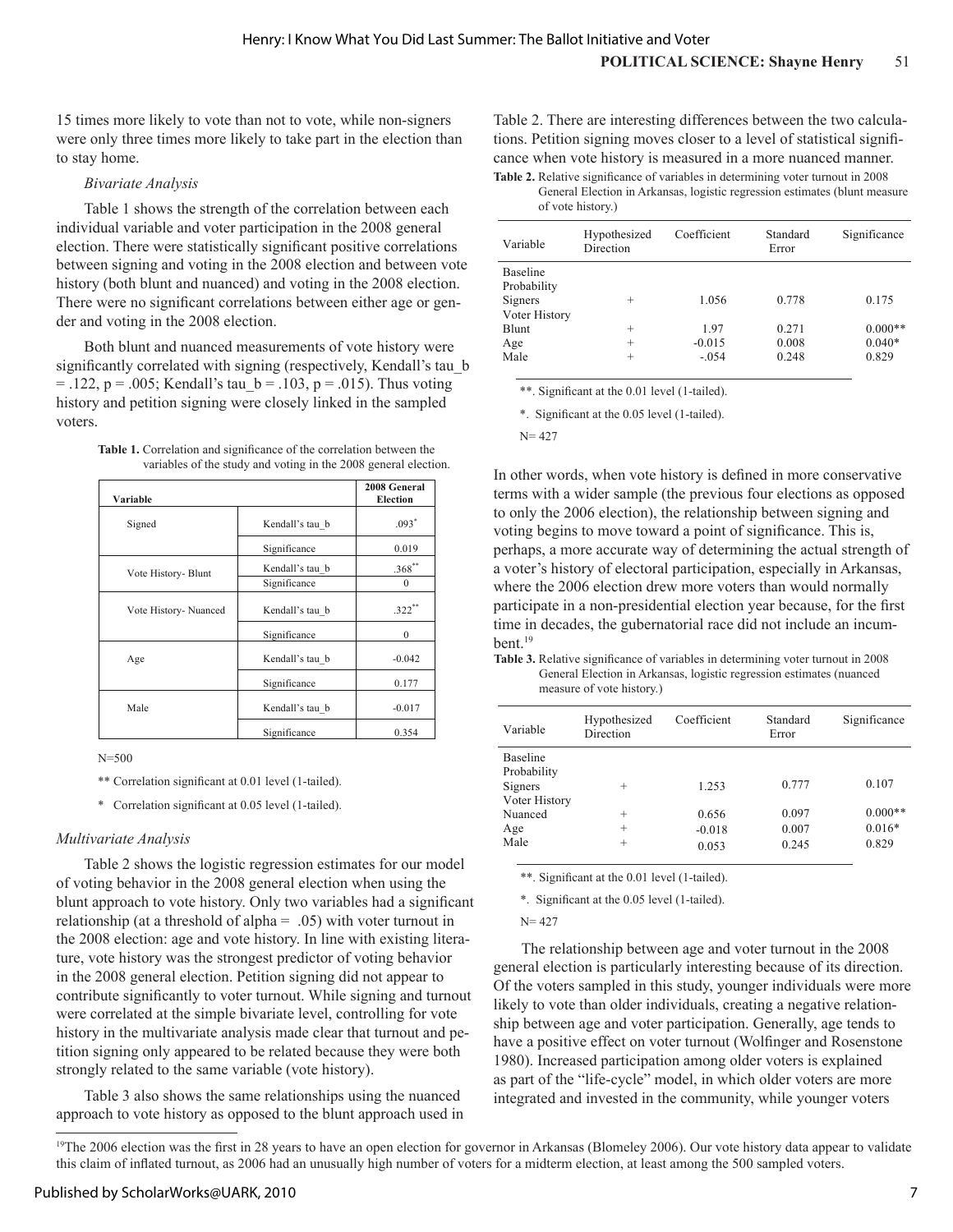are more mobile and less integrated. The fact that the data do not support the general model of age and voter participation is clearly important.

#### **Discussion**

The data in this study suggest that there is not a significant relationship between petition signing and voter turnout. The implications of these findings are not game-changing but are nonetheless important. Previous studies have revealed that higher voter turnout is a result of an initiative's presence on the ballot during general elections (Smith 2001; Lacey 2005). Until now, no attempt has been made to determine which aspect of the initiative process (e.g., the qualifying stage, the increased media attention as a result of the initiative's presence, increased issue saliency, etc.) caused the increase in turnout. While this study does not identify the aspect of the initiative that mobilized voters, the initial results do encourage a conclusion that removes the qualifying stage (at least among signers) from the list of possibilities.

It is possible that more nuanced measures of voter history, coupled with additional demographic data, would provide different perspectives on the relationship between petition signing and voter turnout. Future studies should draw a larger sample of registered voters and carefully remove ineligible voters, election by election, in order to create a precise measure of vote history. The result may be the discovery of a relationship between the two variables, especially for those who vote intermittently or infrequently, as these voters are most likely to be affected by petition signing if it is indeed a viable method of voter engagement. Research shows that the majority of voter mobilization tactics are most successful among intermittent ("every two years" or "some elections") voters as opposed to regular ("every election") voters or traditional nonvoters (Niven 2004; Parry, et al. 2008).

The findings of this study do not greatly affect the use of the initiative by political parties or interest groups in their efforts to turn out their ideological bases. This research does, however, indicate that the qualifying stage is perhaps less productive to any specific cause than other aspects of the initiative process (aside from the necessity of this stage in placing the initiative on the ballot). For this reason, parties should focus more on other aspects of the initiative process if they intend to make it a tool of mobilization.

The data, especially the strength of the correlation between vote history and petition signing, lend merit to a traditional maxim of political engagement: participators are participators. Individuals with strong histories of voting in elections tend to be the most engaged, not only in future elections but also in the process of qualifying initiatives. The dynamic of initiative petition signing and voter turnout do not appear to have the hypothesized effect. The conclusion is not that individuals who sign petitions are more likely to become better engaged as voting Americans but that voting Americans are more likely to sign petitions to qualify ballot initiatives that deal with issues on which they hold strong opinions.

#### **References**

*Arkansas Democrat-Gazette.* 2007. "Group Gets OK on Drive for Foster, Adoption Ban." 5 October.

- *Arkansas News Bureau.* 2008. "Adoption ban proposal qualifies for ballot." 26 August.
- Barretto, M., Marks, M., and Woods, N. 2004. "Precinct Quality and Voter Turnout: Race, Income and Civic Participation." *Conference Papers- Midwestern Political Science Association* 1-30.
- Becker, G. S. 1983. "A Theory of Competition Among Pressure Groups for Political Influence." *Quarterly Journal of Economics* 98:371- 400.
- Belanger, E. 2004. "Antipartyism and Third-Party Vote Choice: A Comparison of Canada, Great Britain, and Australia." *Comparative Political Studies* 37:1054–1078.
- Biskupic, J. 2010. "High Court Mulls Speech Rights and More." *Arkansas Democrat-Gazette*, 30 March.
- Blais, A, and Carty, R. K. 1990. "Does Proportional Representation Foster Voter Turnout?" *European Journal of Politics* 18:167–181.
- Blomeley, S. 2006. "Hopefuls Confident as Voting Day Nears; Beebe, Hutchinson Expound on Stands." *Arkansas Democrat-Gazette*, 5 November.
- Bowler, S., and Donovan, T. 1998. *Demanding Choices: Opinion, Voting, and Direct Democracy.* Ann Arbor: University of Michigan Press.
- Bowler, S., and Donovan, T. 2002. "Democracy, Institutions and Attitudes about Citizen Influence on Government." *British Journal of Political Science* 32:371–90.
- Bowler, S., and Donovan, T. 2004. "Measuring the Effects of Direct Democracy on State Policy: Not All Initiatives Are Created Equal." *State Politics and Policy Quarterly*. 4(3): 345-363.
- Bowler, S., Donovan, T., and Tolbert, C. 1998. *Citizens as Legislators: Direct Democracy in the United States*. Columbus: Ohio State University Press.
- Bowler, S., Donovan T., and Happ, T. 1992. "Information, Voter Fatigue and Ballot Proposition Voting." *Western Political Quarterly*.
- Broder, D. S. 2000. *Democracy Derailed: Initiative Campaigns and the Power of Money*. Orlando, FL: Harcourt Brace.
- Butler, D., and Ranney, A. 1994. *Referendums around the World: The Growing Use of Direct Democracy*. London: Macmillan.
- Campbell, A., and Converse, P., et al. 1960. *Elections and the Political Order*. New York: Wiley and Sons.
- Chavez, L. 1998. *Color Bind: California's Battle to End Affirmative Action*. Berkeley: University of California Press.
- Darcy, R., and McAllister, I. 1990. "Ballot Position Effects." *Electoral Studies* 9(1): 5–17.
- DeMillo, A. 2008. "Ark ballot measure campaigns look to primary for signatures." *The Associated Press State and Local Wire*, 19 May.
- Division of Children and Family Services. 2007. "Arkansas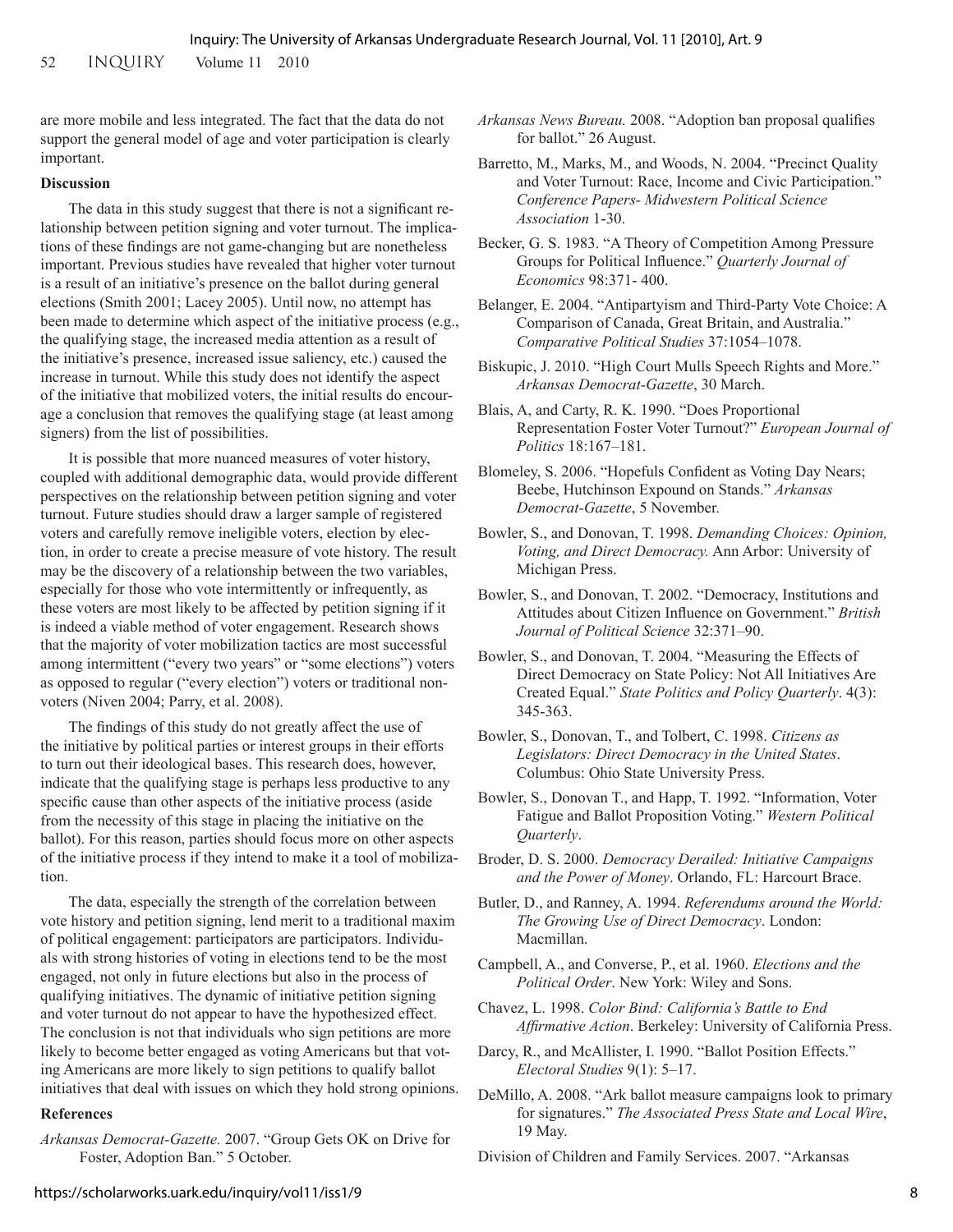unmarried adoption ban targets gay couples." *On Top Magazine*, 9 July 2008. http://www.ontopmag.com /article. aspx?id=1984&MediaType=1&Category= 26. (March 15, 2010).

Donovan, T., Tolbert , C. J., and Smith, D. A. 2009. "Political Engagement, Mobilization and Direct Democracy." *Public Opinion Quarterly* 73(1):98-118.

"Election results." Arkansas Elections Division. 20 July 2009. <http://www.arelections.org/index.php?ac:show:by\_ contest=1&elecid=181>.

Fischer, E. 2008. "A Gender Calculus of Voting." *Conference Papers- American Political Science Association* 1-39.

Frago, C. 2008. "Fight Over Adoption Restriction Heats Up Backers, Foes Work To Get Message Out." *Arkansas Democrat-Gazette*, 26 October.

Gaither, A. L., and Newburger, E. C. 2000. *The Emerging American Voter: An Examination of the Increase in the Black Voter in November 1998*. Washington, D.C.: Population Division, U.S. Census Bureau.

Gamble, B. 1997. "Putting Civil Rights to a Popular Vote." *American Journal of Political Science* 91: 245-269.

Gerber, E. R. 1998. *Interest Group Influence in the California Initiative Process*. San Francisco, CA: Public Policy Institute of California.

Gerber, E. R. 1999. *The Populist Paradox: Interest Group Influence and the Promise of Direct Legislation*. Princeton, NJ: Princeton University Press.

Goldstein, K. M., and Ridout, T. N. 2002. "The Politics of Participation: Mobilization and Turnout over Time." *Political Behavior* 24(1): 3-29.

Green, D. P. and Gerber, A. S. 2005. "Recent Advances in the Science of Voter Mobilization." *The ANNALS of the American Academy of Political and Social Sciences*. 601(6).

Green, D. P., Gerber, A. S., and Nickerson, D. W. 2003. "Getting out the vote in local elections: Results from six door-to-door canvassing experiments." *Journal of Politics* 65 (4): 1083-96.

Harell, A. 2009. "Equal Participation but Separate Paths?: Women's Social Capital and Turnout." *Journal of Women, Politics & Policy* 30(1): 1-22.

Huckfeldt, R., and Sprague, J. 1992. "Political parties and electoral mobilization: Political Structure, Social Structure, and the Party Canvass." *American Political Science Review* 86: 70–86.

Jackson, R. A. 1996. "A Reassessment of Voter Mobilization." *Political Science Quarterly* 49(2): 331-349.

Jackson, R. A. 1993. "Voter Mobilization in the 1986 Midterm Election." *The Journal of Politics* 55(4): 1081-1099.

Kellams, L. 2007. "Senate OKs Banning Foster Care, Adoption By State's Homosexuals." *Arkansas Democrat-Gazette*, 14 March.

Key, V. O., and Crouch, W. W. 1939. *The Initiative and* 

*Referendum in California*. Berkeley, CA: University of California Press.

Kousser, T., and McCubbins, M. 2005. "Social Choice, Crypto-Initiatives, and Policymaking by Direct Democracy." *Southern California Law Review* 78:949–84.

Kraut, R. E., and McConahay, J. B. 1973. "How Being Interviewed Affects Voting: An Experiment." *Public Opinion Quarterly* 37:398-406.

Lacey, R. 2005. "The Electoral Allure of Direct Democracy: The Effect of Initiative Salience on Voting, 1990–1996." *State Politics and Policy Quarterly* 5:168–81.

Lassen, D. 2005. "The Effect of Information on Voter Turnout: Evidence from a Natural Experiment." *American Journal of Political Science* 49(1): 103-118.

Leighley, J., and Nagler, J. 1992. "Individual and Systemic Differences on Turnout: Who Votes: 1983–1987." *Journal of Politics* 54:635–717.

Magleby, D. 1984. *Direct Legislation: Voting on Ballot Propositions in the United States*. Baltimore, MD: Johns Hopkins University Press.

Matsusaka, J. 2004. *For the Many or the Few? The Initiative, Public Policy and American Democracy*. Chicago, IL: University of Chicago Press.

Mendelsohn, M., and Cutler, F. 2000. "The Effect of Referenda on Democratic Citizens: Information, Politicization, Efficacy and Tolerance." *British Journal of Political Science* 30:669–98.

Nicholson, S. 2005. *Voting the Agenda: Candidates Elections and Ballot Propositions*. Princeton, NJ: Princeton University Press.

Nie, N., Junn, J., and Sehlik-Barry, K. 1996. *Education and Democratic Citizenship in America*. Chicago, Illinois: University of Chicago Press.

Niven, D. 2004. "The Mobilization Solution? Face-to-Face Contact and Voter Turnout in a Municipal Election." *The Journal of Politics* 66(3): 868-884.

Parry, J., Barth, J., Kropf, M., and Jones, E. T. 2008. "Mobilizing the Seldom Voter: Campaign Contact and Effects in High-Profile Elections." *Political Behavior* 30(1): 97-113.

Patterson, T. 2002. *The Vanishing Voter: Public Involvement in an Age of Uncertainty*. New York: Knopf.

Peltzman, S. 1976. "Toward a More General Theory of Regulation." *Journal of Law and Economics* 19: 211-40.

Posner, R. A. 1974. "Theories of Economic Regulation." *Bell Journal of Economics and Management Science* 5:355-58.

Powell, G. B., Jr. 1986. "American Voter Turnout in Comparative Perspective." *American Political Science Review* 80:17–43.

Price, C. 1975. "The initiative: a comparative state analysis and reassessment of a Western phenomenon." *Western Political Quarterly* 28: 243-262.

Rosenstone, S., and Hansen, J. M. 1993. *Mobilization,*